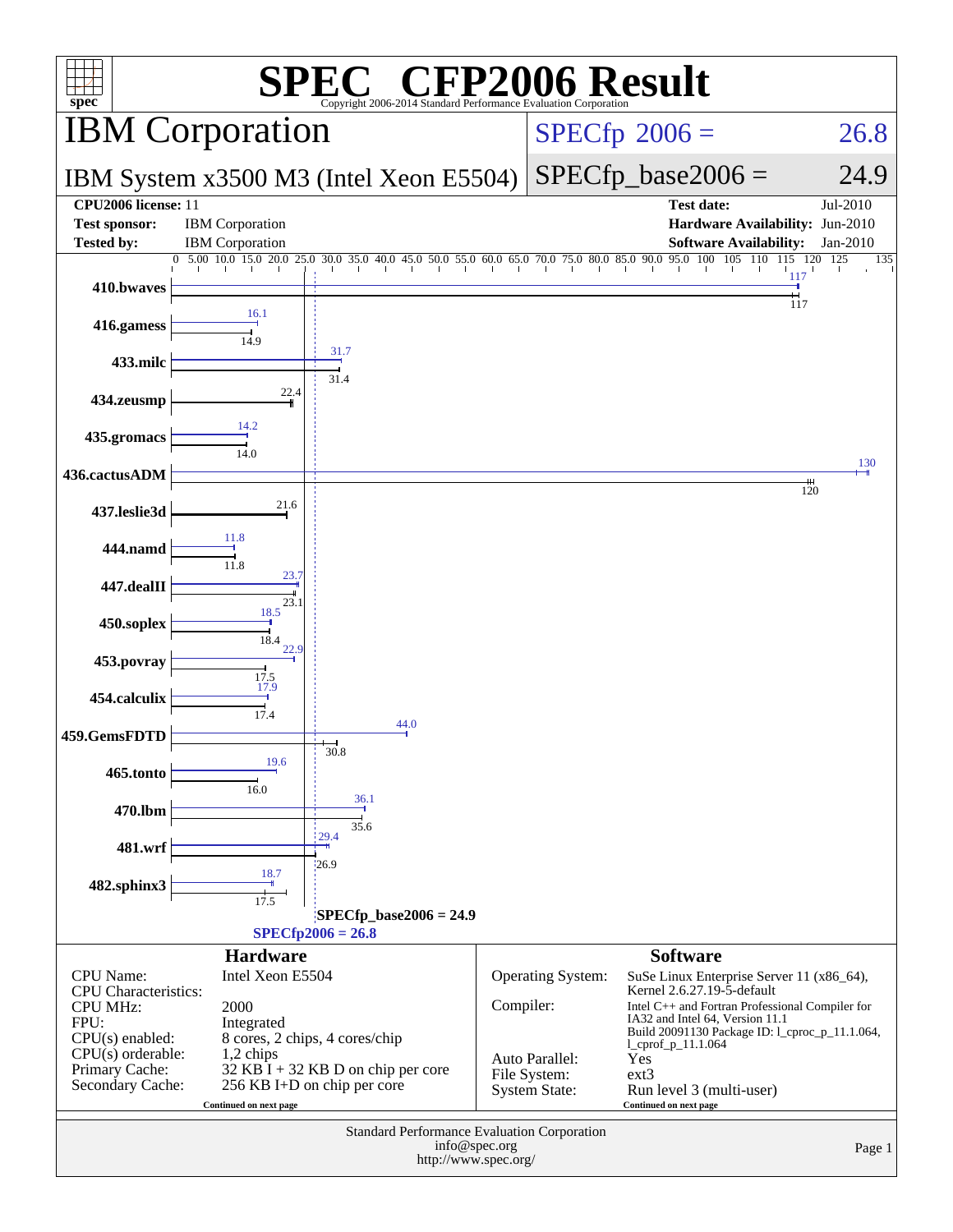

IBM Corporation

### $SPECfp2006 = 26.8$  $SPECfp2006 = 26.8$

IBM System x3500 M3 (Intel Xeon E5504)

 $SPECTp\_base2006 = 24.9$ 

#### **[CPU2006 license:](http://www.spec.org/auto/cpu2006/Docs/result-fields.html#CPU2006license)** 11 **[Test date:](http://www.spec.org/auto/cpu2006/Docs/result-fields.html#Testdate)** Jul-2010 **[Test sponsor:](http://www.spec.org/auto/cpu2006/Docs/result-fields.html#Testsponsor)** IBM Corporation **[Hardware Availability:](http://www.spec.org/auto/cpu2006/Docs/result-fields.html#HardwareAvailability)** Jun-2010 **[Tested by:](http://www.spec.org/auto/cpu2006/Docs/result-fields.html#Testedby)** IBM Corporation **[Software Availability:](http://www.spec.org/auto/cpu2006/Docs/result-fields.html#SoftwareAvailability)** Jan-2010 [L3 Cache:](http://www.spec.org/auto/cpu2006/Docs/result-fields.html#L3Cache) 4 MB I+D on chip per chip [Other Cache:](http://www.spec.org/auto/cpu2006/Docs/result-fields.html#OtherCache) [Memory:](http://www.spec.org/auto/cpu2006/Docs/result-fields.html#Memory) 48 GB (12 x 4 GB PC3-10600R CL9, 2 Rank) [Disk Subsystem:](http://www.spec.org/auto/cpu2006/Docs/result-fields.html#DiskSubsystem) 1 x 73 GB SAS, 15000 RPM [Other Hardware:](http://www.spec.org/auto/cpu2006/Docs/result-fields.html#OtherHardware) None [Base Pointers:](http://www.spec.org/auto/cpu2006/Docs/result-fields.html#BasePointers) 64-bit<br>Peak Pointers: 32/64-bit [Peak Pointers:](http://www.spec.org/auto/cpu2006/Docs/result-fields.html#PeakPointers) [Other Software:](http://www.spec.org/auto/cpu2006/Docs/result-fields.html#OtherSoftware) None

| <b>Results Table</b>   |                                                                                                          |       |                |       |                |       |                |              |                |              |                |              |
|------------------------|----------------------------------------------------------------------------------------------------------|-------|----------------|-------|----------------|-------|----------------|--------------|----------------|--------------|----------------|--------------|
|                        | <b>Base</b>                                                                                              |       |                |       |                |       | <b>Peak</b>    |              |                |              |                |              |
| <b>Benchmark</b>       | <b>Seconds</b>                                                                                           | Ratio | <b>Seconds</b> | Ratio | <b>Seconds</b> | Ratio | <b>Seconds</b> | <b>Ratio</b> | <b>Seconds</b> | <b>Ratio</b> | <b>Seconds</b> | <b>Ratio</b> |
| 410.bwayes             | 117                                                                                                      | 116   | 116            | 117   | 116            | 117   | 116            | 117          | 116            | 117          | <b>116</b>     | <u> 117</u>  |
| 416.gamess             | 1312                                                                                                     | 14.9  | 1314           | 14.9  | 1315           | 14.9  | 1219           | 16.1         | 1219           | 16.1         | 1219           | 16.1         |
| $433$ .milc            | 293                                                                                                      | 31.4  | 293            | 31.4  | 292            | 31.4  | 290            | 31.7         | 289            | 31.7         | 289            | 31.7         |
| $434$ . zeusmp         | 407                                                                                                      | 22.4  | 402            | 22.7  | 410            | 22.2  | 407            | 22.4         | 402            | 22.7         | 410            | 22.2         |
| $435.$ gromacs         | 509                                                                                                      | 14.0  | 509            | 14.0  | 514            | 13.9  | 500            | 14.3         | 510            | 14.0         | 501            | 14.2         |
| 436.cactusADM          | 99.4                                                                                                     | 120   | 100            | 120   | 100            | 119   | 91.8           | 130          | 93.2           | 128          | 91.6           | 130          |
| 437.leslie3d           | 436                                                                                                      | 21.6  | 436            | 21.6  | 437            | 21.5  | 436            | 21.6         | 436            | 21.6         | 437            | 21.5         |
| 444.namd               | 683                                                                                                      | 11.7  | 673            | 11.9  | 682            | 11.8  | 688            | 11.7         | 680            | 11.8         | 680            | 11.8         |
| $ 447 \text{.}$ dealII | 495                                                                                                      | 23.1  | 495            | 23.1  | 503            | 22.8  | 482            | 23.7         | 487            | 23.5         | 482            | 23.7         |
| $450$ .soplex          | 453                                                                                                      | 18.4  | 458            | 18.2  | 452            | 18.4  | 453            | 18.4         | 448            | 18.6         | 450            | <b>18.5</b>  |
| $453$ .povray          | 305                                                                                                      | 17.5  | 305            | 17.5  | 303            | 17.5  | 234            | 22.8         | 233            | 22.9         | 232            | 23.0         |
| $ 454$ .calculix       | 472                                                                                                      | 17.5  | 474            | 17.4  | 474            | 17.4  | 461            | 17.9         | 460            | 17.9         | 455            | 18.1         |
| 459.GemsFDTD           | 345                                                                                                      | 30.8  | 375            | 28.3  | 343            | 30.9  | 241            | 44.0         | 241            | 44.0         | 242            | 43.9         |
| $465$ .tonto           | 615                                                                                                      | 16.0  | 614            | 16.0  | 615            | 16.0  | 502            | 19.6         | 502            | <b>19.6</b>  | 502            | 19.6         |
| 470.1bm                | 386                                                                                                      | 35.6  | 386            | 35.6  | 386            | 35.6  | <b>380</b>     | 36.1         | 380            | 36.1         | 380            | 36.1         |
| $ 481$ .wrf            | 416                                                                                                      | 26.9  | 417            | 26.8  | 415            | 26.9  | 386            | 29.0         | 379            | 29.5         | 380            | 29.4         |
| $482$ .sphinx $3$      | 1115                                                                                                     | 17.5  | 912            | 21.4  | 1118           | 17.4  | 1026           | 19.0         | 1042           | 18.7         | 1044           | 18.7         |
|                        | Results appear in the order in which they were run. Bold underlined text indicates a median measurement. |       |                |       |                |       |                |              |                |              |                |              |

#### **[Platform Notes](http://www.spec.org/auto/cpu2006/Docs/result-fields.html#PlatformNotes)**

 Turbo Mode Enable Turbo Boost set to Traditional CPU C State Enable

#### **[General Notes](http://www.spec.org/auto/cpu2006/Docs/result-fields.html#GeneralNotes)**

 Binaries were compiled on SLES 10 with Binutils 2.18.50.0.7.20080502 'ulimit -s unlimited' was used to set the stack size to unlimited prior to run OMP\_NUM\_THREADS set to number of cores KMP\_AFFINITY set to granularity=fine,scatter KMP\_STACKSIZE set to 200M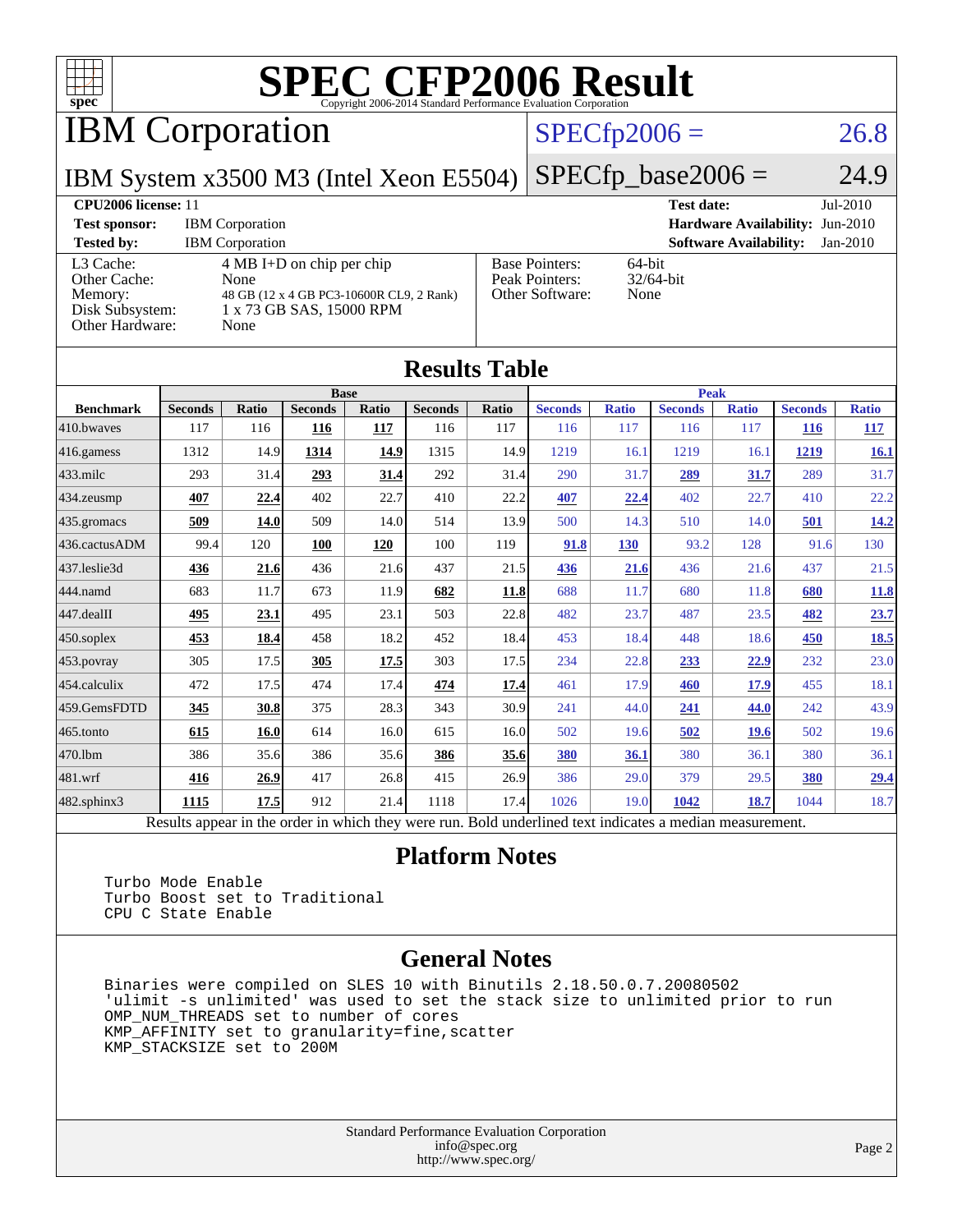

## IBM Corporation

 $SPECTp2006 = 26.8$ 

IBM System x3500 M3 (Intel Xeon E5504)  $SPECfp\_base2006 = 24.9$ 

**[Test sponsor:](http://www.spec.org/auto/cpu2006/Docs/result-fields.html#Testsponsor)** IBM Corporation **[Hardware Availability:](http://www.spec.org/auto/cpu2006/Docs/result-fields.html#HardwareAvailability)** Jun-2010

**[CPU2006 license:](http://www.spec.org/auto/cpu2006/Docs/result-fields.html#CPU2006license)** 11 **[Test date:](http://www.spec.org/auto/cpu2006/Docs/result-fields.html#Testdate)** Jul-2010 **[Tested by:](http://www.spec.org/auto/cpu2006/Docs/result-fields.html#Testedby)** IBM Corporation **[Software Availability:](http://www.spec.org/auto/cpu2006/Docs/result-fields.html#SoftwareAvailability)** Jan-2010

### **[Base Compiler Invocation](http://www.spec.org/auto/cpu2006/Docs/result-fields.html#BaseCompilerInvocation)**

[C benchmarks](http://www.spec.org/auto/cpu2006/Docs/result-fields.html#Cbenchmarks): icc  $-m64$ 

[C++ benchmarks:](http://www.spec.org/auto/cpu2006/Docs/result-fields.html#CXXbenchmarks) [icpc -m64](http://www.spec.org/cpu2006/results/res2010q3/cpu2006-20100719-12515.flags.html#user_CXXbase_intel_icpc_64bit_bedb90c1146cab66620883ef4f41a67e)

[Fortran benchmarks](http://www.spec.org/auto/cpu2006/Docs/result-fields.html#Fortranbenchmarks): [ifort -m64](http://www.spec.org/cpu2006/results/res2010q3/cpu2006-20100719-12515.flags.html#user_FCbase_intel_ifort_64bit_ee9d0fb25645d0210d97eb0527dcc06e)

[Benchmarks using both Fortran and C](http://www.spec.org/auto/cpu2006/Docs/result-fields.html#BenchmarksusingbothFortranandC): [icc -m64](http://www.spec.org/cpu2006/results/res2010q3/cpu2006-20100719-12515.flags.html#user_CC_FCbase_intel_icc_64bit_0b7121f5ab7cfabee23d88897260401c) [ifort -m64](http://www.spec.org/cpu2006/results/res2010q3/cpu2006-20100719-12515.flags.html#user_CC_FCbase_intel_ifort_64bit_ee9d0fb25645d0210d97eb0527dcc06e)

#### **[Base Portability Flags](http://www.spec.org/auto/cpu2006/Docs/result-fields.html#BasePortabilityFlags)**

| 410.bwaves: -DSPEC CPU LP64                |                                                                |
|--------------------------------------------|----------------------------------------------------------------|
| 416.gamess: -DSPEC_CPU_LP64                |                                                                |
| 433.milc: -DSPEC CPU LP64                  |                                                                |
| 434.zeusmp: -DSPEC_CPU_LP64                |                                                                |
| 435.gromacs: -DSPEC_CPU_LP64 -nofor_main   |                                                                |
| 436.cactusADM: -DSPEC CPU LP64 -nofor main |                                                                |
| 437.leslie3d: -DSPEC CPU LP64              |                                                                |
| 444.namd: - DSPEC CPU LP64                 |                                                                |
| 447.dealII: -DSPEC CPU LP64                |                                                                |
| 450.soplex: -DSPEC_CPU_LP64                |                                                                |
| 453.povray: -DSPEC_CPU_LP64                |                                                                |
| 454.calculix: -DSPEC CPU LP64 -nofor main  |                                                                |
| 459.GemsFDTD: -DSPEC CPU LP64              |                                                                |
| 465.tonto: - DSPEC_CPU LP64                |                                                                |
| 470.1bm: - DSPEC CPU LP64                  |                                                                |
|                                            | 481.wrf: -DSPEC_CPU_LP64 -DSPEC_CPU_CASE_FLAG -DSPEC_CPU_LINUX |
| 482.sphinx3: -DSPEC_CPU_LP64               |                                                                |
|                                            |                                                                |

#### **[Base Optimization Flags](http://www.spec.org/auto/cpu2006/Docs/result-fields.html#BaseOptimizationFlags)**

[C benchmarks](http://www.spec.org/auto/cpu2006/Docs/result-fields.html#Cbenchmarks): [-xSSE4.2](http://www.spec.org/cpu2006/results/res2010q3/cpu2006-20100719-12515.flags.html#user_CCbase_f-xSSE42_f91528193cf0b216347adb8b939d4107) [-ipo](http://www.spec.org/cpu2006/results/res2010q3/cpu2006-20100719-12515.flags.html#user_CCbase_f-ipo) [-O3](http://www.spec.org/cpu2006/results/res2010q3/cpu2006-20100719-12515.flags.html#user_CCbase_f-O3) [-no-prec-div](http://www.spec.org/cpu2006/results/res2010q3/cpu2006-20100719-12515.flags.html#user_CCbase_f-no-prec-div) [-static](http://www.spec.org/cpu2006/results/res2010q3/cpu2006-20100719-12515.flags.html#user_CCbase_f-static) [-parallel](http://www.spec.org/cpu2006/results/res2010q3/cpu2006-20100719-12515.flags.html#user_CCbase_f-parallel) [-opt-prefetch](http://www.spec.org/cpu2006/results/res2010q3/cpu2006-20100719-12515.flags.html#user_CCbase_f-opt-prefetch) [C++ benchmarks:](http://www.spec.org/auto/cpu2006/Docs/result-fields.html#CXXbenchmarks) [-xSSE4.2](http://www.spec.org/cpu2006/results/res2010q3/cpu2006-20100719-12515.flags.html#user_CXXbase_f-xSSE42_f91528193cf0b216347adb8b939d4107) [-ipo](http://www.spec.org/cpu2006/results/res2010q3/cpu2006-20100719-12515.flags.html#user_CXXbase_f-ipo) [-O3](http://www.spec.org/cpu2006/results/res2010q3/cpu2006-20100719-12515.flags.html#user_CXXbase_f-O3) [-no-prec-div](http://www.spec.org/cpu2006/results/res2010q3/cpu2006-20100719-12515.flags.html#user_CXXbase_f-no-prec-div) [-static](http://www.spec.org/cpu2006/results/res2010q3/cpu2006-20100719-12515.flags.html#user_CXXbase_f-static) [-parallel](http://www.spec.org/cpu2006/results/res2010q3/cpu2006-20100719-12515.flags.html#user_CXXbase_f-parallel) [-opt-prefetch](http://www.spec.org/cpu2006/results/res2010q3/cpu2006-20100719-12515.flags.html#user_CXXbase_f-opt-prefetch) [Fortran benchmarks](http://www.spec.org/auto/cpu2006/Docs/result-fields.html#Fortranbenchmarks): [-xSSE4.2](http://www.spec.org/cpu2006/results/res2010q3/cpu2006-20100719-12515.flags.html#user_FCbase_f-xSSE42_f91528193cf0b216347adb8b939d4107) [-ipo](http://www.spec.org/cpu2006/results/res2010q3/cpu2006-20100719-12515.flags.html#user_FCbase_f-ipo) [-O3](http://www.spec.org/cpu2006/results/res2010q3/cpu2006-20100719-12515.flags.html#user_FCbase_f-O3) [-no-prec-div](http://www.spec.org/cpu2006/results/res2010q3/cpu2006-20100719-12515.flags.html#user_FCbase_f-no-prec-div) [-static](http://www.spec.org/cpu2006/results/res2010q3/cpu2006-20100719-12515.flags.html#user_FCbase_f-static) [-parallel](http://www.spec.org/cpu2006/results/res2010q3/cpu2006-20100719-12515.flags.html#user_FCbase_f-parallel) [-opt-prefetch](http://www.spec.org/cpu2006/results/res2010q3/cpu2006-20100719-12515.flags.html#user_FCbase_f-opt-prefetch) [Benchmarks using both Fortran and C](http://www.spec.org/auto/cpu2006/Docs/result-fields.html#BenchmarksusingbothFortranandC): [-xSSE4.2](http://www.spec.org/cpu2006/results/res2010q3/cpu2006-20100719-12515.flags.html#user_CC_FCbase_f-xSSE42_f91528193cf0b216347adb8b939d4107) [-ipo](http://www.spec.org/cpu2006/results/res2010q3/cpu2006-20100719-12515.flags.html#user_CC_FCbase_f-ipo) [-O3](http://www.spec.org/cpu2006/results/res2010q3/cpu2006-20100719-12515.flags.html#user_CC_FCbase_f-O3) [-no-prec-div](http://www.spec.org/cpu2006/results/res2010q3/cpu2006-20100719-12515.flags.html#user_CC_FCbase_f-no-prec-div) [-static](http://www.spec.org/cpu2006/results/res2010q3/cpu2006-20100719-12515.flags.html#user_CC_FCbase_f-static) [-parallel](http://www.spec.org/cpu2006/results/res2010q3/cpu2006-20100719-12515.flags.html#user_CC_FCbase_f-parallel) [-opt-prefetch](http://www.spec.org/cpu2006/results/res2010q3/cpu2006-20100719-12515.flags.html#user_CC_FCbase_f-opt-prefetch)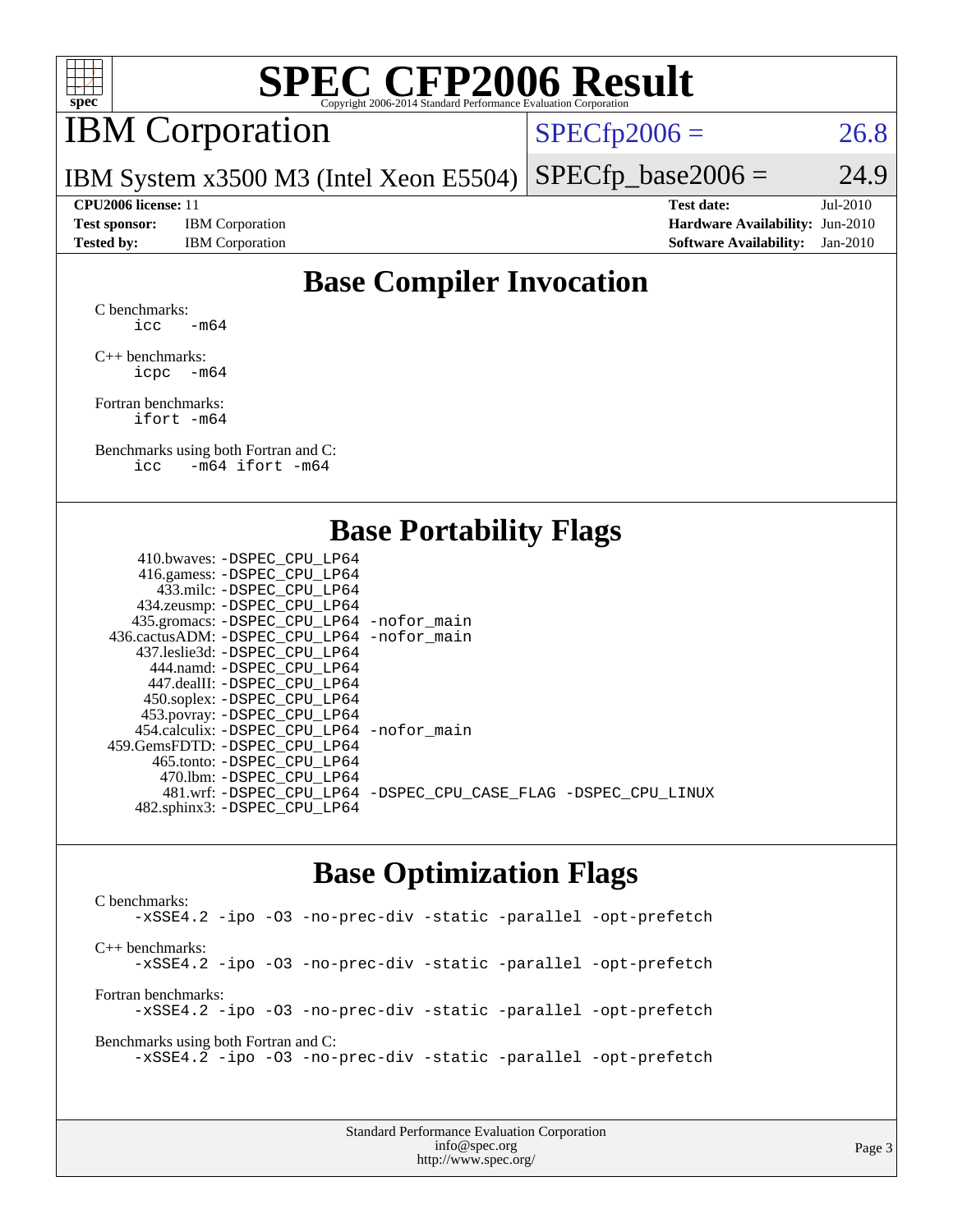

## IBM Corporation

 $SPECfp2006 = 26.8$  $SPECfp2006 = 26.8$ 

IBM System x3500 M3 (Intel Xeon E5504)  $SPECTp\_base2006 = 24.9$ 

**[Test sponsor:](http://www.spec.org/auto/cpu2006/Docs/result-fields.html#Testsponsor)** IBM Corporation **[Hardware Availability:](http://www.spec.org/auto/cpu2006/Docs/result-fields.html#HardwareAvailability)** Jun-2010

**[CPU2006 license:](http://www.spec.org/auto/cpu2006/Docs/result-fields.html#CPU2006license)** 11 **[Test date:](http://www.spec.org/auto/cpu2006/Docs/result-fields.html#Testdate)** Jul-2010 **[Tested by:](http://www.spec.org/auto/cpu2006/Docs/result-fields.html#Testedby)** IBM Corporation **[Software Availability:](http://www.spec.org/auto/cpu2006/Docs/result-fields.html#SoftwareAvailability)** Jan-2010

### **[Peak Compiler Invocation](http://www.spec.org/auto/cpu2006/Docs/result-fields.html#PeakCompilerInvocation)**

[C benchmarks](http://www.spec.org/auto/cpu2006/Docs/result-fields.html#Cbenchmarks):  $\text{icc}$   $-\text{m64}$ 

[C++ benchmarks:](http://www.spec.org/auto/cpu2006/Docs/result-fields.html#CXXbenchmarks) [icpc -m64](http://www.spec.org/cpu2006/results/res2010q3/cpu2006-20100719-12515.flags.html#user_CXXpeak_intel_icpc_64bit_bedb90c1146cab66620883ef4f41a67e)

[Fortran benchmarks](http://www.spec.org/auto/cpu2006/Docs/result-fields.html#Fortranbenchmarks): [ifort -m64](http://www.spec.org/cpu2006/results/res2010q3/cpu2006-20100719-12515.flags.html#user_FCpeak_intel_ifort_64bit_ee9d0fb25645d0210d97eb0527dcc06e)

[Benchmarks using both Fortran and C](http://www.spec.org/auto/cpu2006/Docs/result-fields.html#BenchmarksusingbothFortranandC): [icc -m64](http://www.spec.org/cpu2006/results/res2010q3/cpu2006-20100719-12515.flags.html#user_CC_FCpeak_intel_icc_64bit_0b7121f5ab7cfabee23d88897260401c) [ifort -m64](http://www.spec.org/cpu2006/results/res2010q3/cpu2006-20100719-12515.flags.html#user_CC_FCpeak_intel_ifort_64bit_ee9d0fb25645d0210d97eb0527dcc06e)

#### **[Peak Portability Flags](http://www.spec.org/auto/cpu2006/Docs/result-fields.html#PeakPortabilityFlags)**

Same as Base Portability Flags

### **[Peak Optimization Flags](http://www.spec.org/auto/cpu2006/Docs/result-fields.html#PeakOptimizationFlags)**

[C benchmarks](http://www.spec.org/auto/cpu2006/Docs/result-fields.html#Cbenchmarks):

 433.milc: [-xSSE4.2](http://www.spec.org/cpu2006/results/res2010q3/cpu2006-20100719-12515.flags.html#user_peakPASS2_CFLAGSPASS2_LDFLAGS433_milc_f-xSSE42_f91528193cf0b216347adb8b939d4107)(pass 2) [-prof-gen](http://www.spec.org/cpu2006/results/res2010q3/cpu2006-20100719-12515.flags.html#user_peakPASS1_CFLAGSPASS1_LDFLAGS433_milc_prof_gen_e43856698f6ca7b7e442dfd80e94a8fc)(pass 1) [-ipo](http://www.spec.org/cpu2006/results/res2010q3/cpu2006-20100719-12515.flags.html#user_peakPASS2_CFLAGSPASS2_LDFLAGS433_milc_f-ipo)(pass 2) [-O3](http://www.spec.org/cpu2006/results/res2010q3/cpu2006-20100719-12515.flags.html#user_peakPASS2_CFLAGSPASS2_LDFLAGS433_milc_f-O3)(pass 2) [-no-prec-div](http://www.spec.org/cpu2006/results/res2010q3/cpu2006-20100719-12515.flags.html#user_peakPASS2_CFLAGSPASS2_LDFLAGS433_milc_f-no-prec-div)(pass 2) [-static](http://www.spec.org/cpu2006/results/res2010q3/cpu2006-20100719-12515.flags.html#user_peakPASS2_CFLAGSPASS2_LDFLAGS433_milc_f-static)(pass 2) [-prof-use](http://www.spec.org/cpu2006/results/res2010q3/cpu2006-20100719-12515.flags.html#user_peakPASS2_CFLAGSPASS2_LDFLAGS433_milc_prof_use_bccf7792157ff70d64e32fe3e1250b55)(pass 2) [-ansi-alias](http://www.spec.org/cpu2006/results/res2010q3/cpu2006-20100719-12515.flags.html#user_peakOPTIMIZE433_milc_f-ansi-alias)

 470.lbm: [-xSSE4.2](http://www.spec.org/cpu2006/results/res2010q3/cpu2006-20100719-12515.flags.html#user_peakPASS2_CFLAGSPASS2_LDFLAGS470_lbm_f-xSSE42_f91528193cf0b216347adb8b939d4107)(pass 2) [-prof-gen](http://www.spec.org/cpu2006/results/res2010q3/cpu2006-20100719-12515.flags.html#user_peakPASS1_CFLAGSPASS1_LDFLAGS470_lbm_prof_gen_e43856698f6ca7b7e442dfd80e94a8fc)(pass 1) [-ipo](http://www.spec.org/cpu2006/results/res2010q3/cpu2006-20100719-12515.flags.html#user_peakPASS2_CFLAGSPASS2_LDFLAGS470_lbm_f-ipo)(pass 2) [-O3](http://www.spec.org/cpu2006/results/res2010q3/cpu2006-20100719-12515.flags.html#user_peakPASS2_CFLAGSPASS2_LDFLAGS470_lbm_f-O3)(pass 2) [-no-prec-div](http://www.spec.org/cpu2006/results/res2010q3/cpu2006-20100719-12515.flags.html#user_peakPASS2_CFLAGSPASS2_LDFLAGS470_lbm_f-no-prec-div)(pass 2) [-static](http://www.spec.org/cpu2006/results/res2010q3/cpu2006-20100719-12515.flags.html#user_peakPASS2_CFLAGSPASS2_LDFLAGS470_lbm_f-static)(pass 2) [-prof-use](http://www.spec.org/cpu2006/results/res2010q3/cpu2006-20100719-12515.flags.html#user_peakPASS2_CFLAGSPASS2_LDFLAGS470_lbm_prof_use_bccf7792157ff70d64e32fe3e1250b55)(pass 2) [-parallel](http://www.spec.org/cpu2006/results/res2010q3/cpu2006-20100719-12515.flags.html#user_peakOPTIMIZE470_lbm_f-parallel) [-ansi-alias](http://www.spec.org/cpu2006/results/res2010q3/cpu2006-20100719-12515.flags.html#user_peakOPTIMIZE470_lbm_f-ansi-alias) [-auto-ilp32](http://www.spec.org/cpu2006/results/res2010q3/cpu2006-20100719-12515.flags.html#user_peakCOPTIMIZE470_lbm_f-auto-ilp32)

 482.sphinx3: [-xSSE4.2](http://www.spec.org/cpu2006/results/res2010q3/cpu2006-20100719-12515.flags.html#user_peakOPTIMIZE482_sphinx3_f-xSSE42_f91528193cf0b216347adb8b939d4107) [-ipo](http://www.spec.org/cpu2006/results/res2010q3/cpu2006-20100719-12515.flags.html#user_peakOPTIMIZE482_sphinx3_f-ipo) [-O3](http://www.spec.org/cpu2006/results/res2010q3/cpu2006-20100719-12515.flags.html#user_peakOPTIMIZE482_sphinx3_f-O3) [-no-prec-div](http://www.spec.org/cpu2006/results/res2010q3/cpu2006-20100719-12515.flags.html#user_peakOPTIMIZE482_sphinx3_f-no-prec-div) [-static](http://www.spec.org/cpu2006/results/res2010q3/cpu2006-20100719-12515.flags.html#user_peakOPTIMIZE482_sphinx3_f-static) [-auto-ilp32](http://www.spec.org/cpu2006/results/res2010q3/cpu2006-20100719-12515.flags.html#user_peakCOPTIMIZE482_sphinx3_f-auto-ilp32) [-unroll2](http://www.spec.org/cpu2006/results/res2010q3/cpu2006-20100719-12515.flags.html#user_peakCOPTIMIZE482_sphinx3_f-unroll_784dae83bebfb236979b41d2422d7ec2)

[C++ benchmarks:](http://www.spec.org/auto/cpu2006/Docs/result-fields.html#CXXbenchmarks)

 444.namd: [-xSSE4.2](http://www.spec.org/cpu2006/results/res2010q3/cpu2006-20100719-12515.flags.html#user_peakPASS2_CXXFLAGSPASS2_LDFLAGS444_namd_f-xSSE42_f91528193cf0b216347adb8b939d4107)(pass 2) [-prof-gen](http://www.spec.org/cpu2006/results/res2010q3/cpu2006-20100719-12515.flags.html#user_peakPASS1_CXXFLAGSPASS1_LDFLAGS444_namd_prof_gen_e43856698f6ca7b7e442dfd80e94a8fc)(pass 1) [-ipo](http://www.spec.org/cpu2006/results/res2010q3/cpu2006-20100719-12515.flags.html#user_peakPASS2_CXXFLAGSPASS2_LDFLAGS444_namd_f-ipo)(pass 2) [-O3](http://www.spec.org/cpu2006/results/res2010q3/cpu2006-20100719-12515.flags.html#user_peakPASS2_CXXFLAGSPASS2_LDFLAGS444_namd_f-O3)(pass 2) [-no-prec-div](http://www.spec.org/cpu2006/results/res2010q3/cpu2006-20100719-12515.flags.html#user_peakPASS2_CXXFLAGSPASS2_LDFLAGS444_namd_f-no-prec-div)(pass 2) [-static](http://www.spec.org/cpu2006/results/res2010q3/cpu2006-20100719-12515.flags.html#user_peakPASS2_CXXFLAGSPASS2_LDFLAGS444_namd_f-static)(pass 2) [-prof-use](http://www.spec.org/cpu2006/results/res2010q3/cpu2006-20100719-12515.flags.html#user_peakPASS2_CXXFLAGSPASS2_LDFLAGS444_namd_prof_use_bccf7792157ff70d64e32fe3e1250b55)(pass 2) [-fno-alias](http://www.spec.org/cpu2006/results/res2010q3/cpu2006-20100719-12515.flags.html#user_peakOPTIMIZE444_namd_f-no-alias_694e77f6c5a51e658e82ccff53a9e63a) [-auto-ilp32](http://www.spec.org/cpu2006/results/res2010q3/cpu2006-20100719-12515.flags.html#user_peakCXXOPTIMIZE444_namd_f-auto-ilp32)

 447.dealII: [-xSSE4.2](http://www.spec.org/cpu2006/results/res2010q3/cpu2006-20100719-12515.flags.html#user_peakPASS2_CXXFLAGSPASS2_LDFLAGS447_dealII_f-xSSE42_f91528193cf0b216347adb8b939d4107)(pass 2) [-prof-gen](http://www.spec.org/cpu2006/results/res2010q3/cpu2006-20100719-12515.flags.html#user_peakPASS1_CXXFLAGSPASS1_LDFLAGS447_dealII_prof_gen_e43856698f6ca7b7e442dfd80e94a8fc)(pass 1) [-ipo](http://www.spec.org/cpu2006/results/res2010q3/cpu2006-20100719-12515.flags.html#user_peakPASS2_CXXFLAGSPASS2_LDFLAGS447_dealII_f-ipo)(pass 2) [-O3](http://www.spec.org/cpu2006/results/res2010q3/cpu2006-20100719-12515.flags.html#user_peakPASS2_CXXFLAGSPASS2_LDFLAGS447_dealII_f-O3)(pass 2) [-no-prec-div](http://www.spec.org/cpu2006/results/res2010q3/cpu2006-20100719-12515.flags.html#user_peakPASS2_CXXFLAGSPASS2_LDFLAGS447_dealII_f-no-prec-div)(pass 2) [-static](http://www.spec.org/cpu2006/results/res2010q3/cpu2006-20100719-12515.flags.html#user_peakPASS2_CXXFLAGSPASS2_LDFLAGS447_dealII_f-static)(pass 2) [-prof-use](http://www.spec.org/cpu2006/results/res2010q3/cpu2006-20100719-12515.flags.html#user_peakPASS2_CXXFLAGSPASS2_LDFLAGS447_dealII_prof_use_bccf7792157ff70d64e32fe3e1250b55)(pass 2) [-unroll2](http://www.spec.org/cpu2006/results/res2010q3/cpu2006-20100719-12515.flags.html#user_peakOPTIMIZE447_dealII_f-unroll_784dae83bebfb236979b41d2422d7ec2) [-ansi-alias](http://www.spec.org/cpu2006/results/res2010q3/cpu2006-20100719-12515.flags.html#user_peakOPTIMIZE447_dealII_f-ansi-alias) [-scalar-rep-](http://www.spec.org/cpu2006/results/res2010q3/cpu2006-20100719-12515.flags.html#user_peakOPTIMIZE447_dealII_f-disablescalarrep_abbcad04450fb118e4809c81d83c8a1d) [-auto-ilp32](http://www.spec.org/cpu2006/results/res2010q3/cpu2006-20100719-12515.flags.html#user_peakCXXOPTIMIZE447_dealII_f-auto-ilp32)

 450.soplex: [-xSSE4.2](http://www.spec.org/cpu2006/results/res2010q3/cpu2006-20100719-12515.flags.html#user_peakPASS2_CXXFLAGSPASS2_LDFLAGS450_soplex_f-xSSE42_f91528193cf0b216347adb8b939d4107)(pass 2) [-prof-gen](http://www.spec.org/cpu2006/results/res2010q3/cpu2006-20100719-12515.flags.html#user_peakPASS1_CXXFLAGSPASS1_LDFLAGS450_soplex_prof_gen_e43856698f6ca7b7e442dfd80e94a8fc)(pass 1) [-ipo](http://www.spec.org/cpu2006/results/res2010q3/cpu2006-20100719-12515.flags.html#user_peakPASS2_CXXFLAGSPASS2_LDFLAGS450_soplex_f-ipo)(pass 2) [-O3](http://www.spec.org/cpu2006/results/res2010q3/cpu2006-20100719-12515.flags.html#user_peakPASS2_CXXFLAGSPASS2_LDFLAGS450_soplex_f-O3)(pass 2) [-no-prec-div](http://www.spec.org/cpu2006/results/res2010q3/cpu2006-20100719-12515.flags.html#user_peakPASS2_CXXFLAGSPASS2_LDFLAGS450_soplex_f-no-prec-div)(pass 2) [-static](http://www.spec.org/cpu2006/results/res2010q3/cpu2006-20100719-12515.flags.html#user_peakPASS2_CXXFLAGSPASS2_LDFLAGS450_soplex_f-static)(pass 2) [-prof-use](http://www.spec.org/cpu2006/results/res2010q3/cpu2006-20100719-12515.flags.html#user_peakPASS2_CXXFLAGSPASS2_LDFLAGS450_soplex_prof_use_bccf7792157ff70d64e32fe3e1250b55)(pass 2) [-opt-malloc-options=3](http://www.spec.org/cpu2006/results/res2010q3/cpu2006-20100719-12515.flags.html#user_peakOPTIMIZE450_soplex_f-opt-malloc-options_13ab9b803cf986b4ee62f0a5998c2238) [-auto-ilp32](http://www.spec.org/cpu2006/results/res2010q3/cpu2006-20100719-12515.flags.html#user_peakCXXOPTIMIZE450_soplex_f-auto-ilp32)

Continued on next page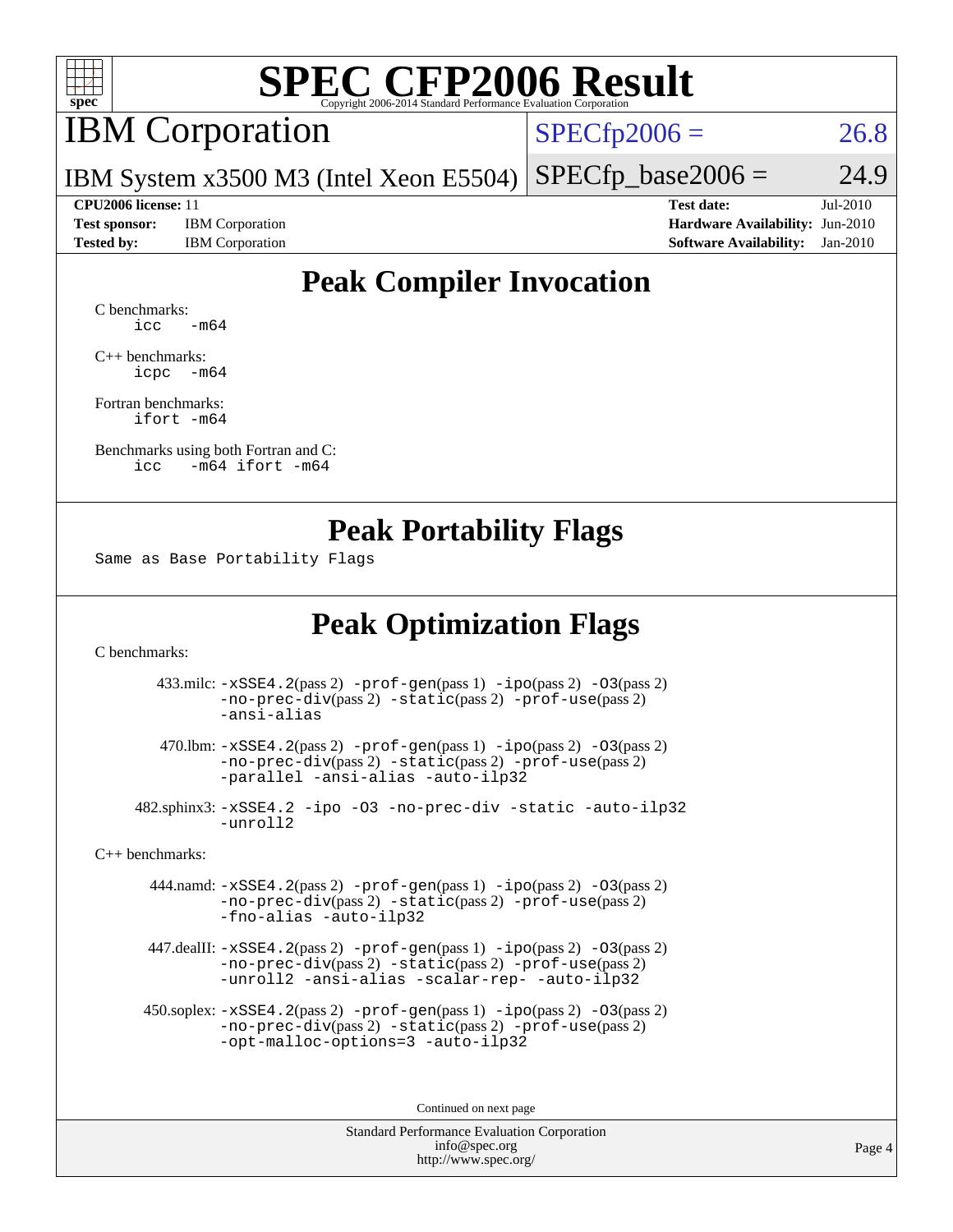

**IBM Corporation** 

 $SPECfp2006 = 26.8$  $SPECfp2006 = 26.8$ 

IBM System x3500 M3 (Intel Xeon E5504)  $SPECTp\_base2006 = 24.9$ 

**[Tested by:](http://www.spec.org/auto/cpu2006/Docs/result-fields.html#Testedby)** IBM Corporation **[Software Availability:](http://www.spec.org/auto/cpu2006/Docs/result-fields.html#SoftwareAvailability)** Jan-2010

**[CPU2006 license:](http://www.spec.org/auto/cpu2006/Docs/result-fields.html#CPU2006license)** 11 **[Test date:](http://www.spec.org/auto/cpu2006/Docs/result-fields.html#Testdate)** Jul-2010 **[Test sponsor:](http://www.spec.org/auto/cpu2006/Docs/result-fields.html#Testsponsor)** IBM Corporation **[Hardware Availability:](http://www.spec.org/auto/cpu2006/Docs/result-fields.html#HardwareAvailability)** Jun-2010

## **[Peak Optimization Flags \(Continued\)](http://www.spec.org/auto/cpu2006/Docs/result-fields.html#PeakOptimizationFlags)**

| $\mathbf{B}^{\prime}$ ( $\sim$ $\sim$ $\sim$ $\sim$ $\sim$ $\sim$                                                                                                                       |  |  |  |  |
|-----------------------------------------------------------------------------------------------------------------------------------------------------------------------------------------|--|--|--|--|
| $453.$ povray: $-xSSE4.2(pass2)$ -prof-gen $(pass1)$ -ipo $(pass2)$ -03 $(pass2)$<br>-no-prec-div(pass 2) -static(pass 2) -prof-use(pass 2)<br>-unroll4 -ansi-alias                     |  |  |  |  |
| Fortran benchmarks:                                                                                                                                                                     |  |  |  |  |
| 410.bwaves: -xSSE4.2 -ipo -03 -no-prec-div -static -opt-prefetch<br>-parallel                                                                                                           |  |  |  |  |
| 416.gamess: $-xSSE4$ . 2(pass 2) $-prof-gen(pass 1) -ipo(pass 2) -03(pass 2)$<br>-no-prec-div(pass 2) -static(pass 2) -prof-use(pass 2)<br>-unroll2 -Ob0 -ansi-alias -scalar-rep-       |  |  |  |  |
| $434$ .zeusmp: basepeak = yes                                                                                                                                                           |  |  |  |  |
| $437$ .leslie3d: basepeak = yes                                                                                                                                                         |  |  |  |  |
| $459.GemsFDTD: -xSSE4.2(pass 2) -prof-gen(pass 1) -ipo(pass 2) -03(pass 2)$<br>-no-prec-div(pass 2) -static(pass 2) -prof-use(pass 2)<br>-unroll2 -Ob0 -opt-prefetch -parallel          |  |  |  |  |
| 465.tonto: -xSSE4.2(pass 2) -prof-gen(pass 1) -ipo(pass 2) -03(pass 2)<br>-no-prec-div(pass 2) -static(pass 2) -prof-use(pass 2)<br>-inline-calloc -opt-malloc-options=3 -auto -unroll4 |  |  |  |  |
| Benchmarks using both Fortran and C:                                                                                                                                                    |  |  |  |  |
| 435.gromacs: -xSSE4.2(pass 2) -prof-gen(pass 1) -ipo(pass 2) -03(pass 2)<br>-no-prec-div(pass 2) -static(pass 2) -prof-use(pass 2)<br>-opt-prefetch -auto-ilp32                         |  |  |  |  |
| 436.cactusADM: -xSSE4.2(pass 2) -prof-gen(pass 1) -ipo(pass 2) -03(pass 2)<br>-no-prec-div(pass 2) -static(pass 2) -prof-use(pass 2)<br>-unroll2 -opt-prefetch -parallel -auto-ilp32    |  |  |  |  |
| 454.calculix: -xSSE4.2 -ipo -03 -no-prec-div -static -auto-ilp32                                                                                                                        |  |  |  |  |
| 481.wrf: Same as 454.calculix                                                                                                                                                           |  |  |  |  |
| The flags file that was used to format this result can be browsed at<br>http://www.spec.org/cpu2006/flags/Intel-ic11.1-linux64-revE.20100804.html                                       |  |  |  |  |
| You can also download the XML flags source by saving the following link:<br>http://www.spec.org/cpu2006/flags/Intel-icl1.1-linux64-revE.20100804.xml                                    |  |  |  |  |
|                                                                                                                                                                                         |  |  |  |  |
|                                                                                                                                                                                         |  |  |  |  |
|                                                                                                                                                                                         |  |  |  |  |
| Standard Performance Evaluation Corporation                                                                                                                                             |  |  |  |  |